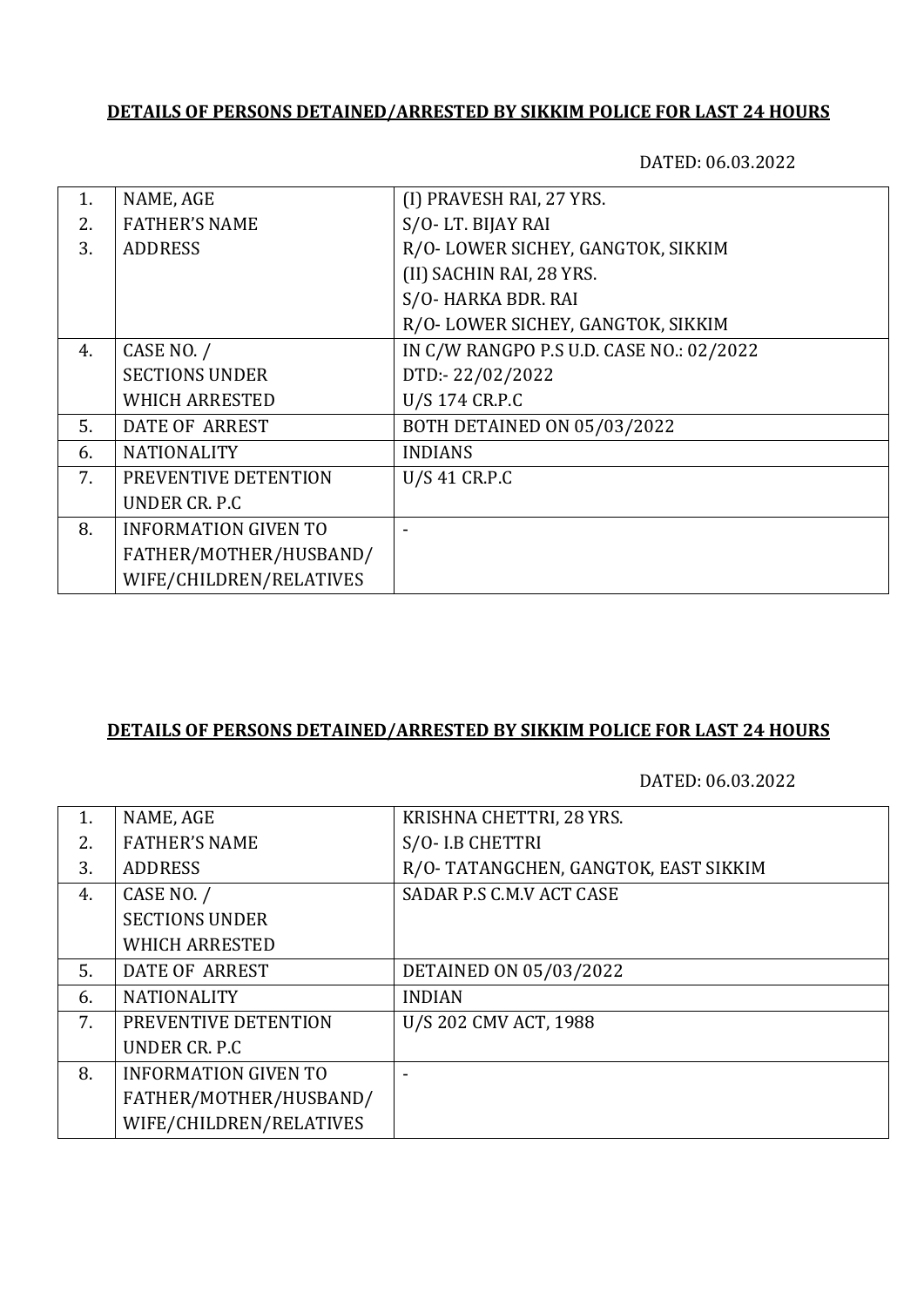# **DETAILS OF PERSONS DETAINED/ARRESTED BY SIKKIM POLICE FOR LAST 24 HOURS**

DATED: 06.03.2022

| 1.  | NAME, AGE                   | DHARMENDRA SHARMA, 33 YRS.        |
|-----|-----------------------------|-----------------------------------|
| 2.5 | <b>FATHER'S NAME</b>        | S/O-HARI LALL SHARMA              |
| 3.  | <b>ADDRESS</b>              | R/O- SICHEY, GANGTOK, EAST SIKKIM |
| 4.  | CASE NO. /                  | SADAR P.S CR.P.C CASE             |
|     | <b>SECTIONS UNDER</b>       |                                   |
|     | <b>WHICH ARRESTED</b>       |                                   |
| 5.  | DATE OF ARREST              | DETAINED ON 05/03/2022            |
| 6.  | <b>NATIONALITY</b>          | <b>INDIAN</b>                     |
| 7.  | PREVENTIVE DETENTION        | U/S 41 CR.P.C                     |
|     | UNDER CR. P.C.              |                                   |
| 8.  | <b>INFORMATION GIVEN TO</b> |                                   |
|     | FATHER/MOTHER/HUSBAND/      |                                   |
|     | WIFE/CHILDREN/RELATIVES     |                                   |

#### **DETAILS OF PERSONS DETAINED/ARRESTED BY SIKKIM POLICE FOR LAST 24 HOURS**

DATED: 06.03.2022

| 1. | NAME, AGE                   | SUK DEO RAI, 25 YRS.      |
|----|-----------------------------|---------------------------|
| 2. | <b>FATHER'S NAME</b>        | S/O-RAM BDR. RAI          |
| 3. | <b>ADDRESS</b>              | R/O- SINGTAM, EAST SIKKIM |
| 4. | CASE NO. /                  | <b>SADAR P.S SPA CASE</b> |
|    | <b>SECTIONS UNDER</b>       |                           |
|    | <b>WHICH ARRESTED</b>       |                           |
| 5. | DATE OF ARREST              | DETAINED ON 05/03/2022    |
| 6. | <b>NATIONALITY</b>          | <b>INDIAN</b>             |
| 7. | PREVENTIVE DETENTION        | U/S 169 OF SP ACT, 2008   |
|    | UNDER CR. P.C.              |                           |
| 8. | <b>INFORMATION GIVEN TO</b> |                           |
|    | FATHER/MOTHER/HUSBAND/      |                           |
|    | WIFE/CHILDREN/RELATIVES     |                           |